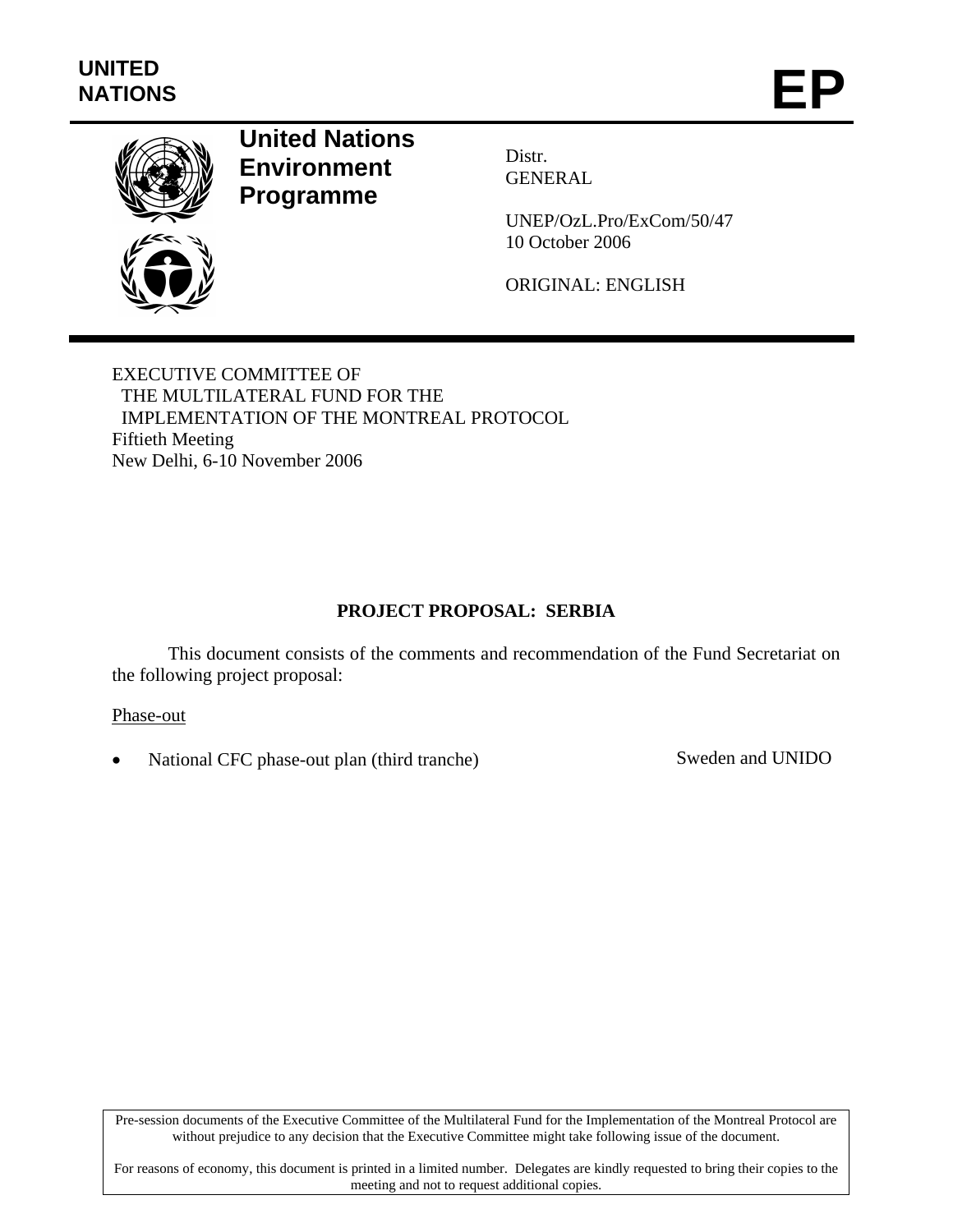## **PROJECT EVALUATION SHEET – MULTI-YEAR PROJECTS SERBIA**

#### **PROJECT TITLE BILATERAL/IMPLEMENTING AGENCY**

National CFC phase-out plan (third tranche) Sweden and UNIDO

**NATIONAL CO-ORDINATING AGENCY:** Ministry of Science and Environment, Republic of Serbia

#### **LATEST REPORTED CONSUMPTION DATA FOR ODS ADDRESSED IN PROJECT A: ARTICLE-7 DATA (ODP TONNES, 2005**, **AS OF SEPTEMBER 2006)**

| $\tau_{\rm E}$<br>nnex<br>$-$<br>А.<br>חווט<br>$-$<br>____<br>___ | $\overline{\phantom{a}}$<br>$. \cap C$<br>$\sim$<br>$J = 1J$ |  |
|-------------------------------------------------------------------|--------------------------------------------------------------|--|
|                                                                   |                                                              |  |

### **B: COUNTRY PROGRAMME SECTORAL DATA (ODP TONNES, 2005**, **AS OF SEPTEMBER 2006)**

| <b>ODS</b> | Aerosol | Foam | Ref.  | <b>ODS</b> | Solvents | Process agent | Fumigant |
|------------|---------|------|-------|------------|----------|---------------|----------|
| $CFC-11$   | 28      | 6.5  | 4.8   |            |          |               |          |
| $CFC-12$   | 5.6     |      | 53.22 |            |          |               |          |
| CFC-113    |         |      |       |            | 0.11     |               |          |
| CFC-114    |         |      | 0.72  |            |          |               |          |
| CFC-115    |         |      | 2.62  |            |          |               |          |

**CFC consumption remaining eligible for funding (ODP tonnes)** 0

#### **CURRENT YEAR BUSINESS PLAN:** Total funding US \$1,049,000: total phase-out 132.8 ODP tonnes.

|            | PROJECT DATA                                  | 2004           | 2005           | 2006      | 2007     | 2008     | 2009 | 2010 | <b>Total</b> |
|------------|-----------------------------------------------|----------------|----------------|-----------|----------|----------|------|------|--------------|
| <b>CFC</b> | <b>Montreal Protocol limits</b>               | 849.2          | 424.6          | 424.6     | 127.38   | 127.38   |      |      |              |
|            | Annual consumption limit                      | 410            | 392            | 268       | 125      | 85       |      |      |              |
| (ODP)      | Annual phase-out from ongoing projects        | $\theta$       | $\Omega$       | 0         | $\theta$ | $\theta$ |      |      | $\Omega$     |
| tonnes)    | Annual phase-out newly addressed              | $\overline{2}$ | 18             | 124       | 143      | 40       |      |      | 327          |
|            | Annual unfunded phase-out                     | $\Omega$       | $\Omega$       | 0         | 0        | $\theta$ |      |      |              |
|            | TOTAL ODS CONSUMPTION TO BE PHASED OUT        | $\overline{2}$ | 18             | 124       | 143      | 40       |      |      | 327          |
|            | Total ODS consumption to be phased-in (HCFCs) | $\theta$       | $\overline{0}$ | 0         | 0        | $\Omega$ |      |      |              |
|            | Project cost as originally submitted (US \$)  |                |                |           |          |          |      |      |              |
|            | Final project costs (US \$):                  |                |                |           |          |          |      |      |              |
|            | Funding for UNIDO                             | 474,700        | 759,000        | 975,500   | 123,500  | 70,000   |      |      | 2,402,700    |
|            | Funding for Sweden                            | 148,000        | 134,000        | 57,844    | 0        | $\Omega$ |      |      | 339,844      |
|            | <b>Total project funding</b>                  | 622,700        | 893,000        | 1,033,344 | 123,500  | 70,000   |      |      | 2,742,544    |
|            | Final support costs (US \$)                   |                |                |           |          |          |      |      |              |
|            | Support cost for UNIDO                        | 35,603         | 56,925         | 73,163    | 9,263    | 5,250    |      |      | 180,204      |
|            | Support cost for Sweden                       | 19,240         | 17,420         | 7,520     | 0        | $\Omega$ |      |      | 44,180       |
|            | <b>Total support costs</b>                    | 54,843         | 74.345         | 80,682    | 9,263    | 5,250    |      |      | 224,383      |
|            | TOTAL COST TO MULTILATERAL FUND (US \$)       | 677,543        | 967,345        | 1,114,026 | 132,763  | 75,250   |      |      | 2,966,927    |
|            | Final project cost effectiveness (US \$/kg)   |                |                |           |          |          |      |      |              |

**FUNDING REQUEST:** Approval of funding for the third tranche (2006) as indicated above.

|--|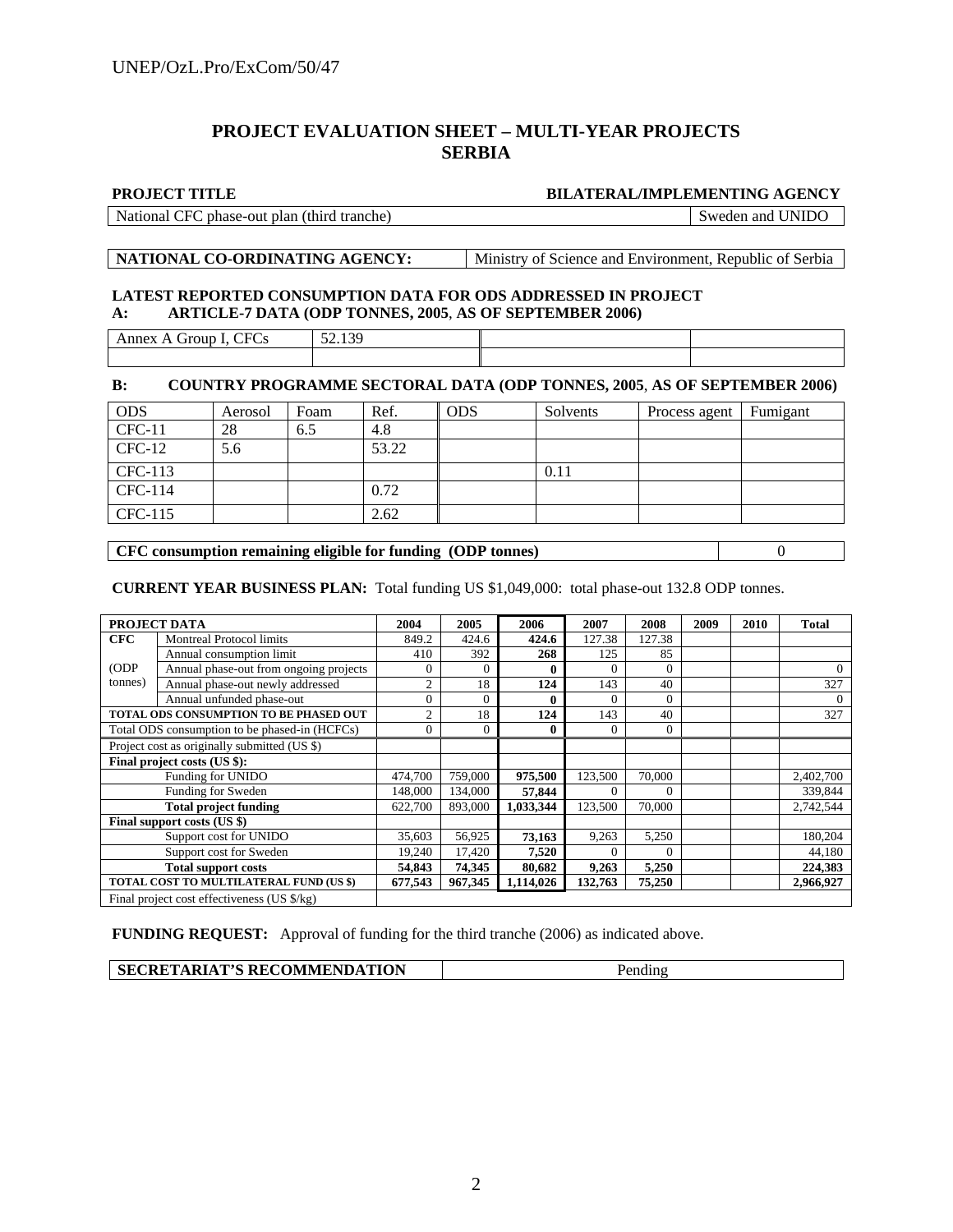## **PROJECT DESCRIPTION**

1. On behalf of the Government of Serbia, UNIDO has submitted to the  $50<sup>th</sup>$  Meeting of the Executive Committee the funding request for a third tranche of the "National CFC phase-out plan for Serbia and Montenegro, 3rd tranche" (NPP) at a total cost of US \$1,033,344 plus agency support cost of US \$80,682.

## Background

2. The NPP for Serbia and Montenegro was approved at the 43<sup>rd</sup> Meeting, with UNIDO as lead agency and Sweden as co-operating bilateral agency. The NPP was meant to lead to the final phase-out of CFCs in Serbia and Montenegro by the end of the year 2009 and includes assistance for the Government of Serbia and Montenegro to meet its 2007 compliance targets for CFC consumption. In 2006, Serbia and Montenegro split into two countries, the Republic of Serbia and the Republic of Montenegro.

3. The total funds approved in principle for the NPP amounted to US \$2,742,544 plus support costs. In order to achieve the targets specified in the Agreement, a series of investment, non-investment, technical assistance and capacity building activities have been implemented by the former Republic of Serbia and Montenegro and will be, and are being, implemented by the Republic of Serbia with the assistance of UNIDO and Sweden. The 2004 annual implementation programme (AIP) of this NPP was approved, and related funds were released at the  $43<sup>rd</sup>$  Meeting of the Executive Committee, followed by the 2005 AIP and related funds being approved at the  $47<sup>th</sup>$  Meeting.

4. In 2005, the consumption in most manufacturing sectors had increased. The biggest sector, the aerosol sector, saw an increase of 64% in consumption. The foam and solvent sectors also witnessed increases, albeit small ones. Only the refrigeration (manufacturing) sector decreased its consumption by 47%. According to the information provided, the servicing sector was apparently able to reduce its consumption by 78% in one year; this sector's consumption is calculated as the difference between the total consumption and the sum of the consumption of the other sectors.

5. During 2005 preparations for a factory conversion have been carried out in the aerosol sector, but no tender for equipment has started yet. In the foam sector the only beneficiary is undergoing privatisation, therefore the NOU decided to halt implementation until the privatisation had been completed. Some equipment has been delivered in the refrigeration (manufacturing) sector. Only preparatory activities were carried out in the servicing sector. No customs workshop took place in 2005, while the first of the planned workshops was carried out in 2006. A tax of 1.2 Euro/kg CFC was introduced on all CFC imports. The NOU prepared certain insertions in the new air protection act, which will allow the Government to introduce licensing and mandatory best practice procedures in the refrigeration servicing sector. Of the US \$1,515,700 approved so far, US \$298,575, i.e. less than 20%, has been spent.

## Verification

6. The verification report includes a detailed review of the relevant legislation and the process followed for the granting of licenses as well as the customs procedures during import and export. The verification report identified a large export from stocks apparently accumulated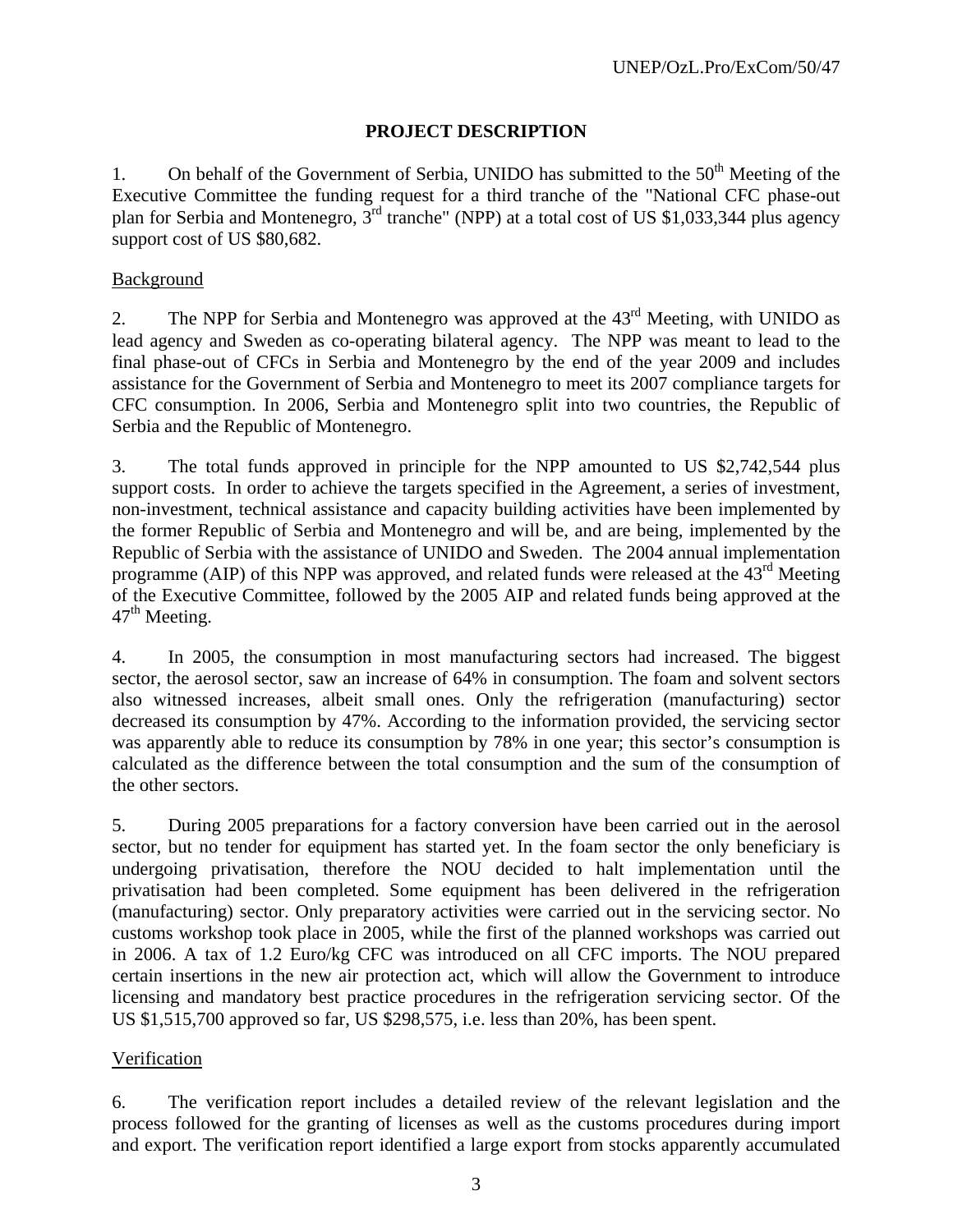over the previous years by one company in Serbia. The stockpiling by this company in previous years and the export of stocks in 2005 (almost 49 ODP tonnes) is likely to account for part of the dynamics in Serbia's CFC consumption. The verification report showed some minor discrepancies and verified a consumption of 52.642 ODP tonnes for the year 2005, of which 1,119 ODP tonnes (2.1%) were imported into Montenegro and the remainder into Serbia. There was no information about CFC movements between the two parts of Serbia and Montenegro in 2005. The Article 7 data reported by Serbia for 2005 was 52.139 ODP tonnes, and therefore 1% lower than the CFC consumption figure established through the verification.

7. On 30 June 2006, the Republic of Serbia wrote to the UN Secretary General, advising that "all treaty actions undertaken by Serbia and Montenegro will continue in force with respect to the Republic of Serbia with effect from 3 June 2006" and that the Republic of Serbia "continues to exercise its rights and commitments deriving from international treaties concluded by Serbia and Montenegro". The UN Secretary General, acting on Serbia's communication, has accepted this undertaking and consequently eliminated Montenegro from the list of Parties to the ozone treaties, leaving the name of Serbia only. The status of Montenegro is presently that of a non-party to the ozone treaties.

8. The annual implementation programme for 2006 for Serbia foresees a reduction of consumption in the aerosol sector to zero tonnes in 2006, although production is still ongoing. Other than that, no reductions in the manufacturing sectors are planned. The plan foresees an upgrading of vocational training institutions but no other activities related to the service sector, which is absorbing 93% of the funding in the annual plan.

9. The second tranche of the National CFC phase-out plan was approved by the  $47<sup>th</sup>$  Meeting on the understanding that approval for a third tranche is conditional on the establishment of the Project Management Unit (PMU). According to the report submitted, terms of reference for a consultant to assist the country on the establishment have been reviewed, and the Directorate is in the process of assigning relevant staff.

10. At the 49<sup>th</sup> Meeting of the Executive Committee, the Committee was informed that Sweden would cease its implementation activities as a bilateral agency except for those already approved. For the year 2006, the agreed funding schedule for the NPP foresees that Sweden would receive funding of US \$57,844 plus support cost for the implementation of activities.

## **SECRETARIAT'S COMMENTS AND RECOMMENDATION**

## **COMMENTS**

11. The Secretariat raised a number of technical issues with UNIDO. These refer in particular to a more detailed account on planned activities in the servicing sector, and some clarifications in the activities in 2005. The related discussions are still ongoing.

12. The Secretariat pointed out that the National CFC phase-out plan (third tranche) for Serbia and Montenegro has been formulated for a geographical area and population which is no longer fully covered by the plan. The Secretariat also pointed out that the baseline for Serbia and Montenegro was one important part of the information leading to the formulation and approval of the NPP, and that the change in area and the reduction of the population by about 7% is likely